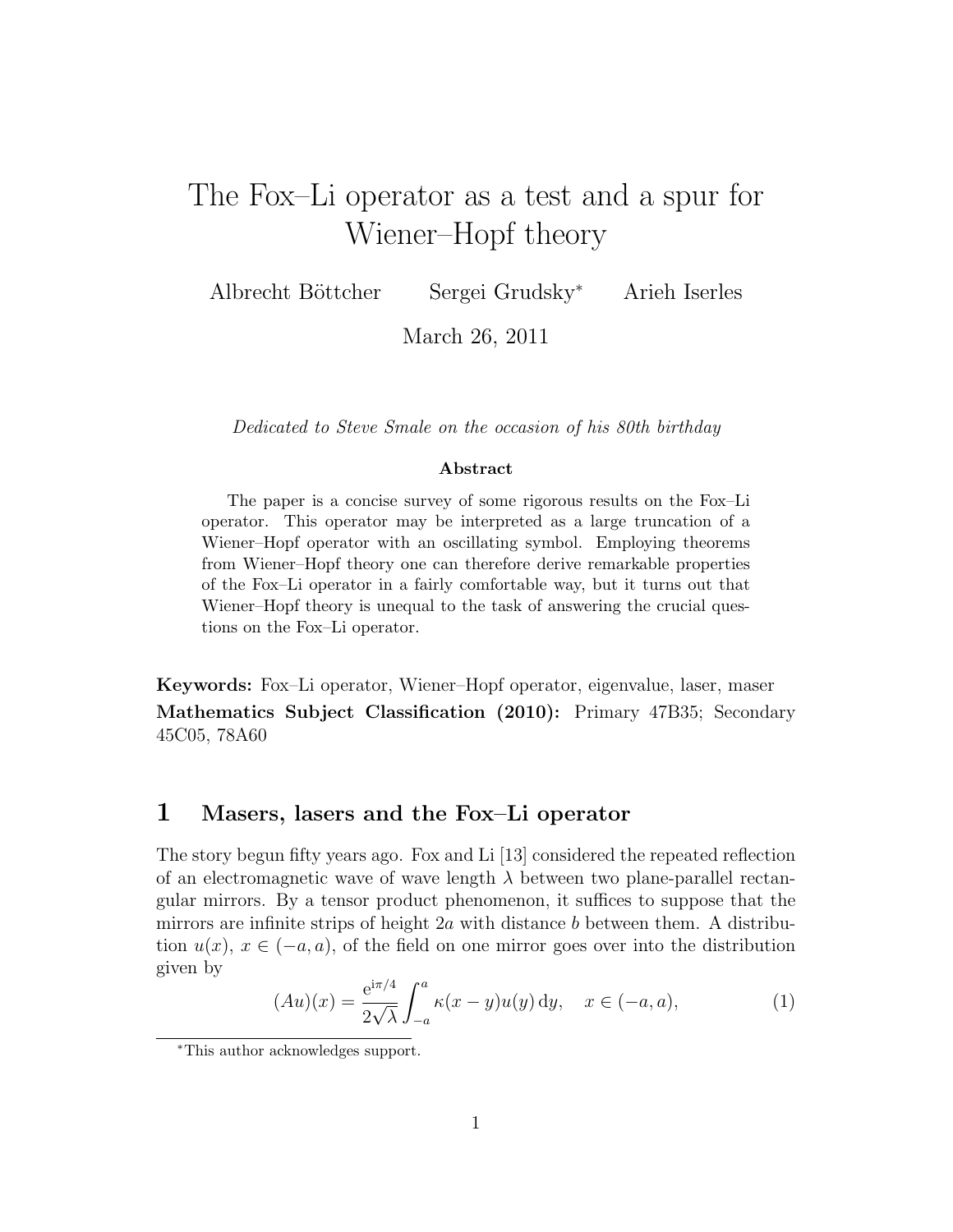on the other mirror. Here  $\kappa$  is the function

$$
\kappa(t) = \frac{e^{-ik\sqrt{t^2 + b^2}}}{(t^2 + b^2)^{1/4}} \left(1 + \frac{b}{\sqrt{t^2 + b^2}}\right)
$$
(2)

where  $k = 1/\lambda$  denotes the wave number. What Fox and Li were interested in were the eigenvalues and eigenfunctions of the operator A: if  $Au = \mu u$ , then the distribution  $u(x)$  will after *n* reflections be transformed into  $\mu^n u(x)$ . The number  $1 - |\mu|^2$  is the energy loss of the mode u at one step. This setup is called a maser in the case of microwaves ( $\lambda \approx 1$  cm) and a laser when working with light waves, in the range  $\lambda \approx 5 \cdot 10^{-5}$  cm.

Let us consider the integral operator A given by (1) on  $L^2(-a, a)$ . Being compact, it has at most countably many eigenvalues with the origin as the only possible cluster point. Cochran [11] and Hochstadt [16] provided a rigorous argument which proves that  $A$  has at least one eigenvalue. However, there is no theorem that would imply more or anything else of interest about the operator A. Well, A has a difference kernel and hence one would expect that for large a the eigenvalues of A somehow mimic the values of the Fourier transform of  $\kappa$ ,

$$
\hat{\kappa}(\xi) := \int_{-\infty}^{\infty} \kappa(t) e^{i\xi t} dt, \quad \xi \in \mathbb{R}.
$$

The function  $\hat{\kappa}(\xi)$  is even, exponentially decaying as  $|\xi| \to \infty$ , and in  $L^1(\mathbb{R})$ . Had it been in  $C(\mathbb{R})$ , we would have had a theorem implying that the eigenvalues of A cluster along the range  $\hat{\kappa}(\mathbb{R})$  as  $a \to \infty$ . However,  $\hat{\kappa}(\xi)$  behaves like

$$
\sqrt{\frac{\pi}{2|\xi - kb|}} \left[1 + i \operatorname{sign}(\xi - kb)\right]
$$

as  $\xi \to kb$  and hence it is not even in  $L^{\infty}(\mathbb{R})$ . In addition we should mention that the case  $a \to \infty$  is not the really interesting case in physics. One is therefore left with tackling the eigenvalue problem for A numerically, the big problem in this connection being that the kernel  $\kappa$  is highly oscillating: note that  $k \approx 20000 \text{ cm}^{-1}$ for light waves.

Fox and Li found an ingenious way out. The physically relevant case is the one where  $a \ll b$ . They wrote

$$
\exp(-ik\sqrt{t^2+b^2}) = \exp\left(-ikb\left(1+\frac{t^2}{2b^2}+O\left(\frac{t^4}{b^4}\right)\right)\right),\,
$$

and since  $|t| < a$ , one may ignore the O term if  $kba^4/b^4 \ll 1$ , that is, if  $a^4 \ll \lambda b^3$ . As  $\lambda \ll b$ , this assumption automatically implies that  $a \ll b$ , and therefore As  $\lambda \ll b$ , this assumption automatically implies that  $a \ll b$ , and therefore  $(t^2+b^2)^{1/4}$  and  $b/\sqrt{t^2+b^2}$  may be replaced by  $\sqrt{b}$  and 1, respectively. In summary, the operator A may be approximated by the operator

$$
(A_1u)(x) = \frac{e^{i\pi/4}e^{-ikb}}{\sqrt{\lambda b}} \int_{-a}^{a} e^{-i(k/2b)(x-y)^2} u(y) dy, \quad x \in (-a, a).
$$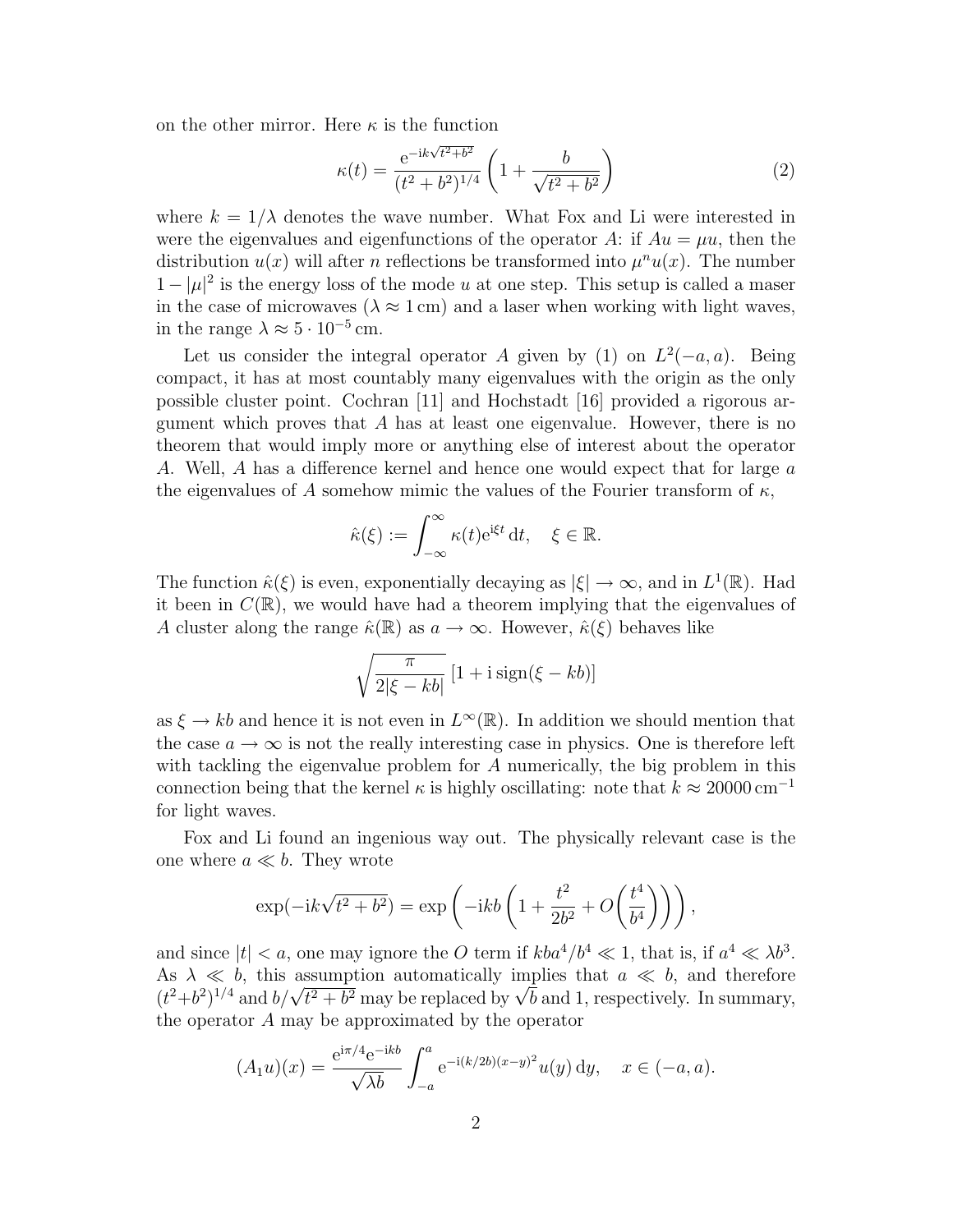The change of variables  $x \to ax$ ,  $y \to ay$  yields the operator

$$
(A_2 u)(x) = \frac{a e^{i\pi/4} e^{-ikb}}{\sqrt{\lambda b}} \int_{-1}^1 e^{-i(ka^2/2b)(x-y)^2} u(y) dy, \quad x \in (-1, 1),
$$
 (3)

and abbreviating  $\omega := ka^2/(2b) = a^2/(2\lambda b)$  and  $\sqrt{i} := e^{i\pi/4}$  we arrive at the equality  $A_2 = \sqrt{2\pi}e^{-ikb}\mathcal{F}^*_{\omega}$  with  $\mathcal{F}^*_{\omega}$  and  $\mathcal{F}_{\omega}$  defined on  $L^2(-1,1)$  by

$$
(\mathcal{F}_{\omega}^* u)(x) = \sqrt{\frac{\omega i}{\pi}} \int_{-1}^1 e^{-i\omega(x-y)^2} u(y) dy, \quad (\mathcal{F}_{\omega} u)(x) = \sqrt{\frac{\omega}{\pi i}} \int_{-1}^1 e^{i\omega(x-y)^2} u(y) dy.
$$

Note that  $\mathcal{F}_{\omega}^*$  is really the adjoint of  $\mathcal{F}_{\omega}$ . The operator  $\mathcal{F}_{\omega}$  is now called the Fox-Li operator, and the eigenvalues and eigenfunctions of this operator are what one wants to know.

After the change of variables  $x \to x/\sqrt{\omega-1}$ ,  $y \to y/\sqrt{\omega-1}$  the operator  $\mathcal{F}_{\omega}$ becomes the operator given by

$$
(F_{\omega}u)(x) = \frac{1}{\sqrt{\pi i}} \int_0^{2\sqrt{\omega}} e^{i(x-y)^2} u(y) dy, \quad x \in (0, 2\sqrt{\omega}), \tag{4}
$$

on  $L^2(0, 2)$ √  $\overline{\omega}$ ), and since  $\omega = a^2/(2\lambda b)$  may also be assumed to be very large,  $F_{\omega}$  is a very large truncation of a Wiener–Hopf operator.

In summary, the Fox–Li operator is a reasonable approximation to the original physical problem and at the same time a large truncated Wiener–Hopf operator whenever  $\lambda^2 b^2 \ll a^4 \ll \lambda b^3$ . Fox and Li themselves showed that already the moderate choice  $a = 25\lambda$ ,  $b = 100\lambda$ , leads to acceptable numerical results.

# 2 Wiener–Hopf operators

An integral operator on  $L^2(0,\infty)$  of the form

$$
(Wu)(x) = \int_0^\infty \varrho(x - y)u(y) \, dy, \quad x \in (0, \infty),
$$

is called a *Wiener–Hopf operator*. Such an operator is bounded on  $L^2(0,\infty)$ if and only if the Fourier transform  $a := \hat{\varrho}$ , taken in the distributional sense, is a function in  $L^{\infty}(\mathbb{R})$ . The function  $\varrho$  is uniquely determined by its Fourier transform a, henceforth we denote the operator W by  $W(a)$ . The function a is usually referred to as the *symbol* of  $W(a)$ . Note that  $W(a)$  is the compression to  $L^2(0,\infty)$  of the operator which acts on  $L^2(\mathbb{R})$  by the following rule: take the Fourier transform, multiply the result by  $a$ , and then take the inverse Fourier transform.

For  $\tau \in (0,\infty)$ , the truncated Wiener–Hopf operator  $W_\tau(a)$  is defined on  $L^2(0,\tau)$  by

$$
(W_{\tau}u)(x) = \int_0^{\tau} \varrho(x - y)u(y) \, dy, \quad x \in (0, \tau).
$$
 (5)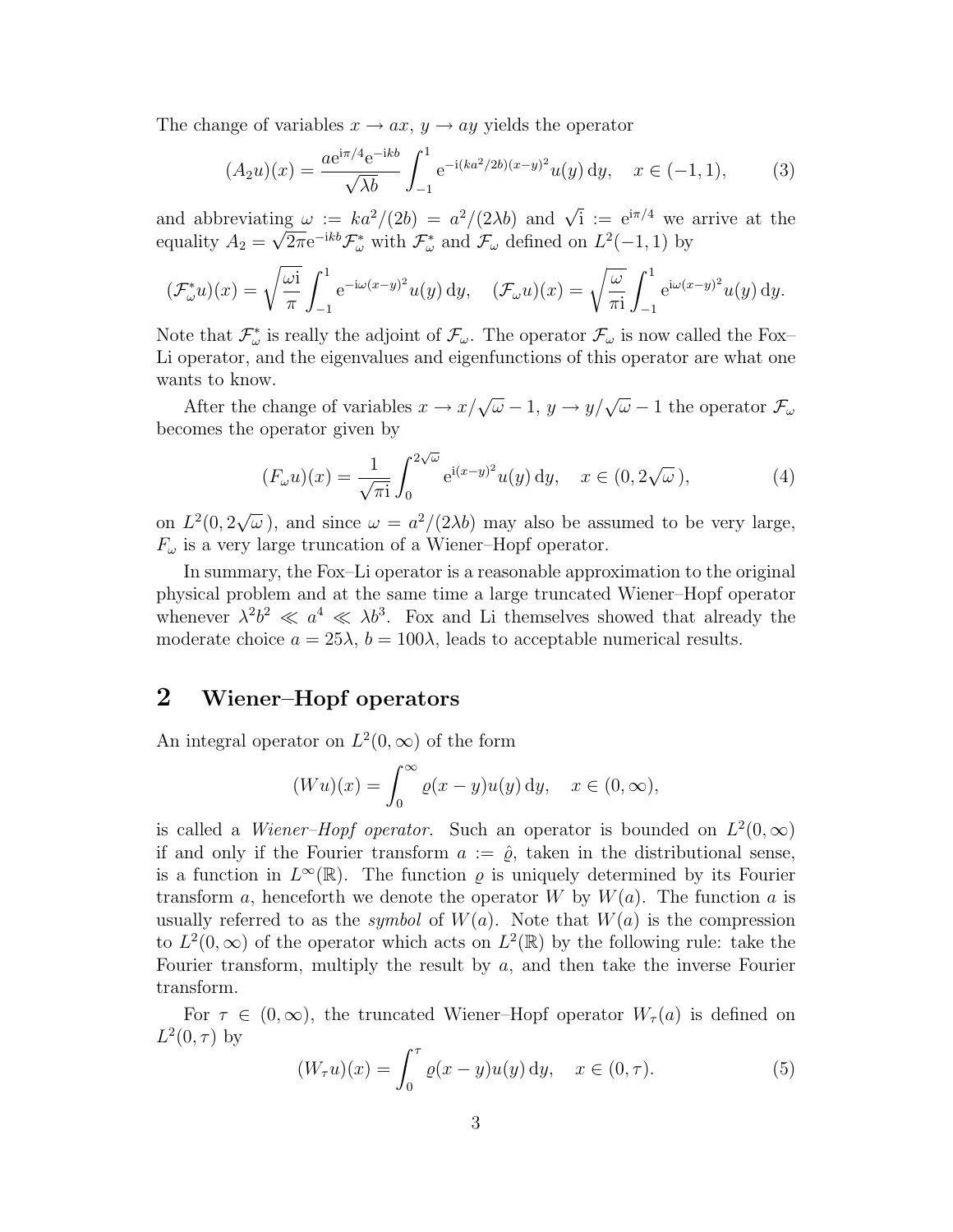The Fourier transform of  $\varrho(t) = e^{it^2}$  is  $\hat{\varrho}(\xi) = \sqrt{\pi i} e^{-i\xi^2/4}$ . Thus, letting  $\sigma(\xi) =$  $e^{-i\xi^2/4}$ , we see that the Fox-Li operator  $F_\omega$  given by (4) is nothing but  $W_{2\sqrt{\omega}}(\sigma)$ , and the problem is to find the eigenvalues and eigenfunctions of  $W_{\tau}(\sigma)$  as  $\tau =$  $2\sqrt{\omega} \rightarrow \infty$ .

The spectral theory of Wiener–Hopf operators is well developed, one could say that Wiener–Hopf operators and their discrete analogues, Toeplitz operators, are the best understood nontrivial classes of non-selfadjoint operators. We refer to [7] for a presentation of the matter. However, as already said, no result of this theory is immediately applicable to provide any deeper insight into the spectrum sp  $W_{\tau}(\sigma)$  of  $W_{\tau}(\sigma)$ . The best that is available to date is the following result.

**Theorem 1** We have  $sp W(\sigma) = \overline{D}$  and  $sp W_\tau(\sigma) \subset \overline{D}$  for every  $\tau > 0$ , where  $\overline{D}$ is the closed unit disc in the complex plane.

This was established in [5]. The nontrivial part of the theorem is that sp  $W(\sigma)$ is all of  $\overline{\mathbb{D}}$ . In [5] it is actually shown that sp  $W_{\tau}(\sigma)$  is contained in the open unit disc D and that each point  $\lambda \in \overline{\mathbb{D}}$  belongs to the essential spectrum of  $W(\sigma)$ , which means that  $W(\sigma) - \lambda I$  is not even invertible modulo compact operators.

# 3 Eigenvalues

The physicists's intuition, like in Vainshtein's paper [23], and numerical computations, made by Cochran and Hinds [12] for probably the first time, indicate that the eigenvalues of  $W_\tau(\sigma)$  lie along a spiral commencing at 1 and rotating clockwise to the origin: cf. Fig.1. To date, no person alive has been able to prove this, even less so to derive rigourously the shape of the spiral. The following result gives an idea of what one is already proud of.

**Theorem 2** The operator  $W_{\tau}(\sigma)$  is a trace class operator with at least one eigenvalue for every  $\tau > 0$ , and with the possible exception of at most countably many  $\tau \in (0,\infty)$ , the operator  $W_{\tau}(\sigma)$  has a countable number of eigenvalues.

This was proved in [11], [16], [19]. The approach of [11] and [16] is based on proving that  $\det(I - zW_\tau(\sigma))$  is a nonconstant entire function of z. This function has infinitely many discrete zeros of finite multiplicity unless it reduces to a polynomial, which is shown to happen for at most countably many values of  $\tau$ . Combining Theorem 1 with the observation that  $W_{\tau}(a)$  is of trace class, one can say even a little more. Namely, let  $\{\mu_n(W_\tau(\sigma))\}_{n=1}^N$  denote the eigenvalues of  $W_{\tau}(\sigma)$  counted with their algebraic multiplicities. Then

$$
\sum_{n=1}^{N} \mu_n(W_\tau(\sigma)) = \text{tr}\, W_\tau(\sigma) = \frac{1}{\sqrt{\pi i}} \int_0^\tau e^{i \cdot \sigma^2} \, \mathrm{d}x = \frac{\tau}{\sqrt{\pi i}},
$$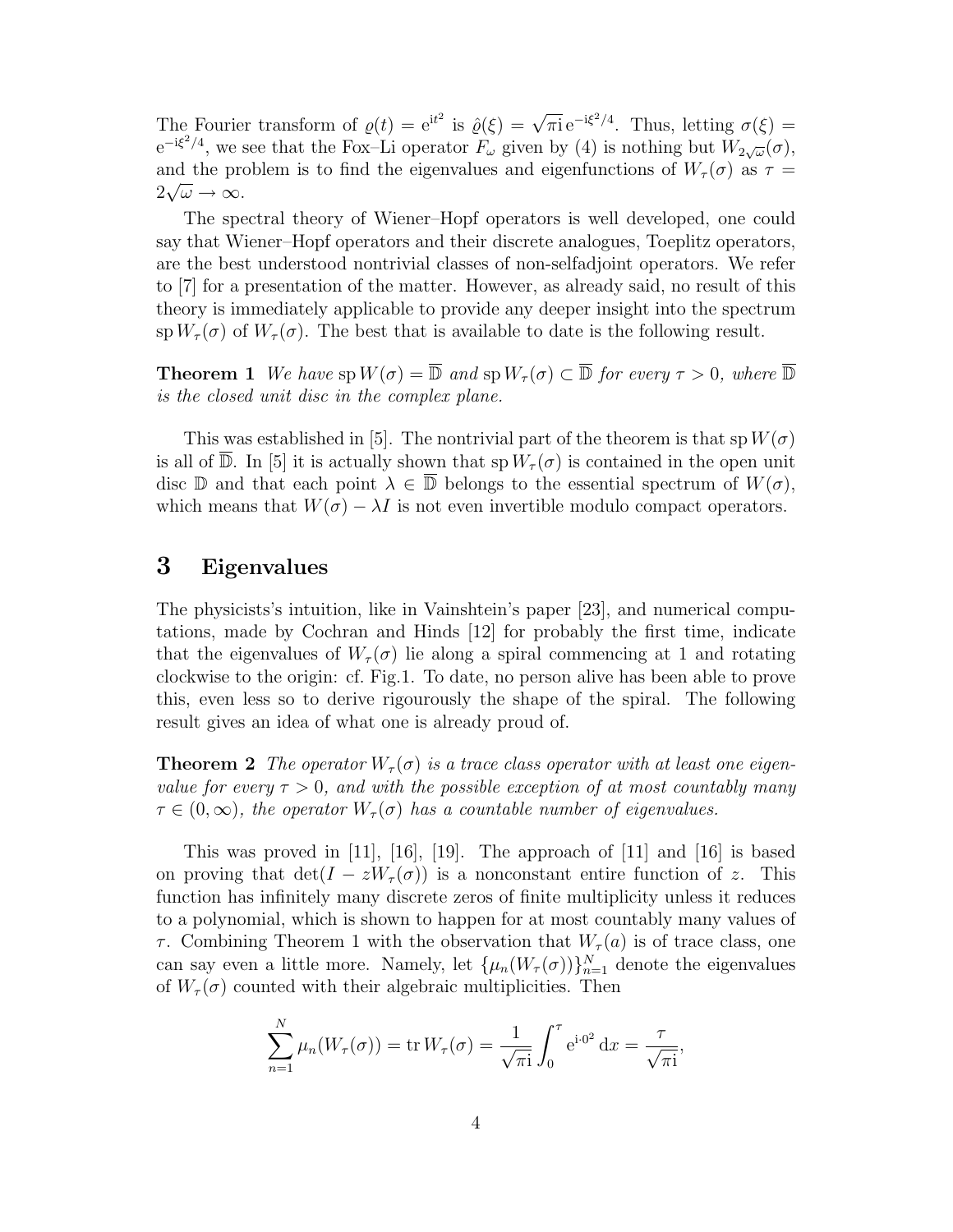

Figure 1: The eigenvalues of  $W_{\tau}(\sigma)$ , with  $\tau = 2\sqrt{\omega} = 25, 50$  and  $\sigma$  given by (4).

and since  $|\mu_n(W_\tau(\sigma))| \leq 1$  for all n, it follows that

$$
\frac{\tau}{\sqrt{\pi}} = \left| \sum_{n=1}^N \mu_n(W_\tau(\sigma)) \right| \leq \sum_{n=1}^N |\mu_n(W_\tau(\sigma))| \leq N,
$$

which reveals that  $W_{\tau}(\sigma)$  has at least  $\tau/\sqrt{\pi}$  eigenvalues.

Vainshtein  $[23]$  even raised a conjecture on the shape of the spiral<sup>1</sup>. It says that its parametric representation is  $\mu = \exp(-\alpha(\tau)x^{\nu} - i\beta(\tau)x^{\nu})$ ,  $x \in (0, \infty)$ , with

$$
\nu = 2, \quad \alpha(\tau) \approx \frac{\zeta(1/2)\pi^{3/2}}{8\sqrt{2}\,\tau^3}, \quad \beta(\tau) \approx \frac{\pi^2}{4\tau^2},\tag{6}
$$

where  $\zeta(1/2)$  is Riemann's zeta function at the point  $1/2$ , and that  $x = n$  gives approximately  $\mu_n$ . We will return to this conjecture below.

Theorems of the type of Szegő's limit theorem [14] give asymptotic expansions for the trace tr  $\varphi(W_\tau(a)) = \sum_n \varphi(\mu_n(W_\tau(a))),$  where  $\varphi : \mathbb{C} \to \mathbb{C}$  belongs to a certain class of so-called test functions. The following first-order result for the case  $\varphi(z) = z^j$  was proved in [5].

**Theorem 3** For each fixed natural number  $j$ ,

$$
\operatorname{tr} W^j_\tau(\sigma) = \frac{\tau}{\sqrt{\pi \mathrm{i} j}} + o(\tau) \quad \text{as} \quad \tau \to \infty.
$$

<sup>1</sup>According to [12], this conjecture comes from "using a distinctly physical approach based on wave-guide theory", but we admit that we have not been able to follow the argument of [23]. Moreover, numerical computations do not support the conjecture.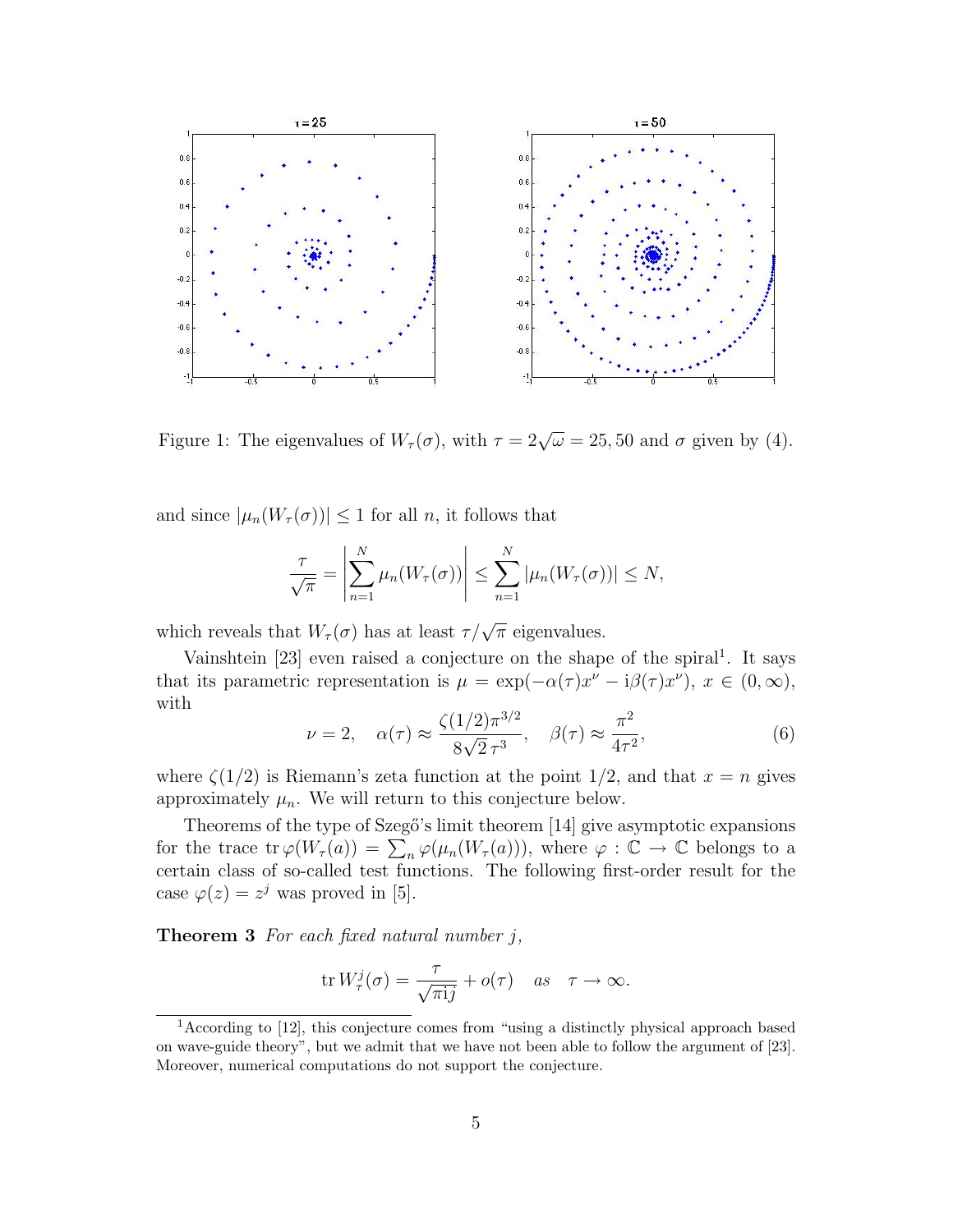The operator  $W_{\tau}^{j}(\sigma)$  is the integral operator on  $L^{2}(0, \tau)$  with the kernel

$$
m_j(x,y) := \frac{1}{(\pi i)^{j/2}} \int_0^{\tau} \dots \int_0^{\tau} \exp\left(i \sum_{n=1}^j (x_n - x_{n+1})^2\right) dx_2 \dots dx_j,
$$

where  $x_1 = x$  and  $x_{j+1} = y$ . The trace of  $W^j_\tau(\sigma)$  is  $\int_0^\tau m_j(x, x) dx$ , and in [5] we proved that the leading term of the asymptotics of this multivariate oscillatory proved that the leading term of the asymptotics of this multivariate oscillatory<br>integral is  $\tau/\sqrt{\pi i j}$ . We have not been able to determine the second term of the asymptotic expansion for general  $i$ .

Results like Theorem 3 can be used to test conjectures on the asymptotic eigenvalue distribution. Suppose we are given a family  ${b<sub>\tau</sub>}$ <sub> $\tau>0$ </sub> of functions  $b<sub>\tau</sub>$ :  $(0, \infty) \to \mathbb{C}$  and we want to know whether it might be true that the eigenvalues of  $W_\tau(\sigma)$  are asymptotically distributed like samples of  $b_\tau(x)$  at  $x = n$ . We have

$$
\operatorname{tr} W^j_\tau(\sigma) = \sum_n \mu^j_n(W_\tau(\sigma)), \quad \int_0^\infty b^j_\tau(x) \, \mathrm{d}x \approx \sum_n b^j_\tau(n),
$$

and this is the motivation for saying that the eigenvalues of  $W_\tau(\sigma)$  are asymptotically distributed as the values of  $b<sub>\tau</sub>$  (in a very weak sense) if, for each natural number  $j \geq 1$ ,

$$
\operatorname{tr} W^j_\tau(\sigma) = \int_0^\infty b^j_\tau(x) \, \mathrm{d}x + o(\tau) \quad \text{as} \quad \tau \to \infty.
$$

Using Theorem 3 we showed the following theorem in [5], which justifies at least a few pieces of Vainshtein's conjecture.

**Theorem 4** Let  $b_{\tau}(x) = \exp(-\alpha(\tau)x^{\nu} - i\beta(\tau)x^{\nu})$  with positive real numbers  $\alpha(\tau)$ ,  $\beta(\tau)$ , v. Then the eigenvalues of  $W_{\tau}(\sigma)$  are asymptotically distributed as the values of  $b<sub>\tau</sub>$  if and only if

$$
\nu = 2, \quad \alpha(\tau) = o\left(\frac{1}{\tau^2}\right), \quad \beta(\tau) = \frac{\pi^2}{4\tau^2} + o\left(\frac{1}{\tau^2}\right).
$$

#### 4 Singular values

The singular values of  $W_\tau(\sigma)$  are the positive square roots of the eigenvalues of  $W_{\tau}(\sigma)W_{\tau}^*(\sigma)$ . Since  $W_{\tau}^*(\sigma) = W_{\tau}(\overline{\sigma})$ , we have

$$
(W_{\tau}(\sigma)W_{\tau}^*(\sigma)u)(x) = \frac{1}{\pi} \int_0^{\tau} \left( \int_0^{\tau} e^{i(x-t)^2} e^{-i(t-y)^2} dt \right) u(y) dy, \quad x \in (0, \tau),
$$

and hence  $W_\tau(\sigma)W^*_\tau(\sigma) = V^*C_1V$  where V is the unitary operator given by  $(Vu)(x) = e^{ix(\tau-x)}u(x)$  and  $C_1$  is defined by

$$
(C_1 u)(x) = \frac{1}{\pi} \int_0^{\pi} \frac{\sin(\tau(x - y))}{x - y} u(y) \, dy, \quad x \in (0, \tau).
$$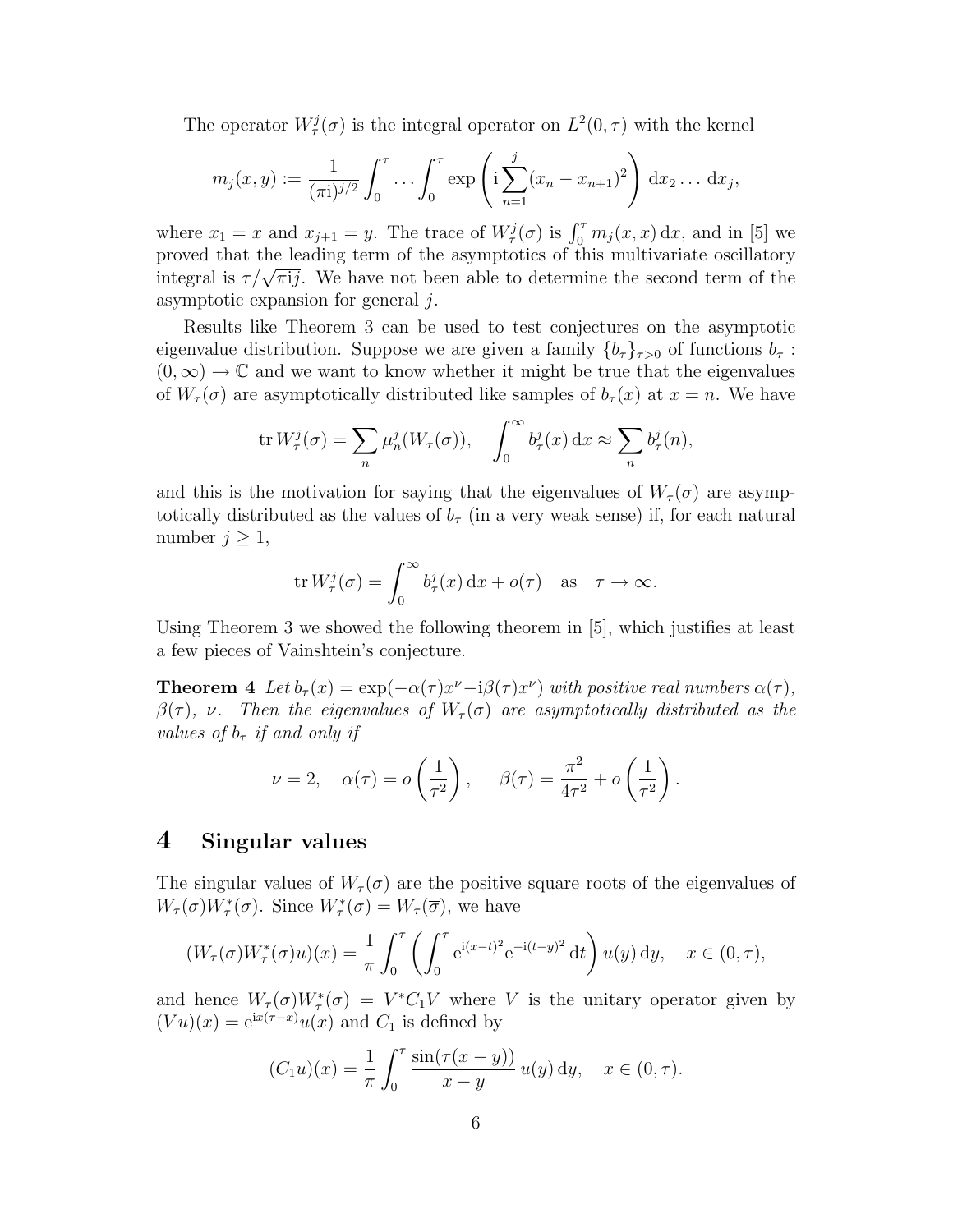The change of variables  $x \to x/\tau$ ,  $y \to y/\tau$  shows that  $C_1$  may be replaced by

$$
(C_2 u)(x) = \frac{1}{\pi} \int_0^{\tau^2} \frac{\sin(x - y)}{x - y} u(y) \, dy, \quad x \in (0, \tau^2).
$$

The Fourier transform of  $\sin t/(\pi t)$  is  $\chi_{(-1,1)}$ , the characteristic function of the interval  $(-1, 1)$ . Consequently, the singular values of  $W_\tau(\sigma)$  are the square roots of the eigenvalues of the operator  $C_2 = W_{\tau^2}(\chi_{(-1,1)})$ . This observation was probably first made in [4].

We are thus led to Wiener–Hopf with real-valued symbols. So, let us suppose that  $a \in L^{\infty}(\mathbb{R})$  is real-valued. Then the operators  $W(a)$  and  $W_{\tau}(a)$  are selfadjoint. Hartman and Wintner [15] showed that  $spW(a)$  equals the convex hull of the essential range of a. In [8] it was proved that  $sp W_\tau(a) \subset sp W(a)$  for all  $\tau > 0$  and that sp  $W_{\tau}(a)$  converges to sp  $W(a)$  in the Hausdorff metric. Using these general results and taking into account that  $||W_\tau(a)|| < ||a||_\infty$  unless a is a constant, we arrive at the following.

**Theorem 5** The set of the singular values of  $W_\tau(\sigma)$  is contained in [0, 1] for every  $\tau > 0$  and converges to the segment [0, 1] in the Hausdorff metric as  $\tau \to \infty$ .

Szegő's limit theorem gives the first term of the asymptotics of the trace of  $\varphi(W_\tau(a))$  for arbitrary real-valued  $a \in L^\infty(\mathbb{R})$  and the first two terms of the asymptotics if, in addition, a is smooth enough; see [7], [14]. Hence, for  $a = \chi_{(-1,1)}$ we cannot derive a second order result in this way. Fortunately, the case where  $a = \gamma \chi_{(\alpha,\beta)}$  was studied in detail by Landau and Widom [18]<sup>2</sup>. They proved that if  $\alpha < \beta$  and  $\gamma > 0$  are real numbers, then

$$
\operatorname{tr}\varphi(W_{\tau}(\gamma\chi_{(\alpha,\beta)}))=\tau\,\frac{\varphi(\gamma)(\beta-\alpha)}{2\pi}+\frac{\log\tau}{\pi^2}\int_0^{\gamma}\frac{\gamma\varphi(x)-x\varphi(\gamma)}{x(\gamma-x)}\,\operatorname{d}x+O(1)
$$

for every  $\varphi \in C^{\infty}(\mathbb{R})$  satisfying  $\varphi(0) = 0$ . This was conjectured by Slepian [20]. A second proof of this result is in [24]. In [4] we applied this formula to  $W_{\tau^2}(\chi_{(-1,1)})$ in order to get the following result on the finer distribution of the singular values of  $W_\tau(\sigma)$ .

**Theorem 6** Denote by  $N(x, y)$  the number of singular values of  $W_\tau(\sigma)$ , counted<br> $\overline{W}_\tau(\sigma)$ **THEOREM O** Behove by  $N(x, y)$  the hallmoer by singular balacs by  $W_{\tau}(0)$ , counted<br>with their multiplicities, which lie in the interval  $(\sqrt{x}, \sqrt{y})$ . Then for each  $\delta$  in  $(0, 1/2),$ 

$$
N(1 - \delta, 1) = \frac{\tau^2}{\pi} - \frac{2\log \tau}{\pi^2} \log \frac{1 - \delta}{\delta} + o(\log \tau),
$$
  

$$
N(\delta, 1 - \delta) = \frac{4\log \tau}{\pi^2} \log \frac{1 - \delta}{\delta} + o(\log \tau),
$$
  

$$
N(0, \delta) = \infty.
$$

<sup>2</sup>The reader might enjoy knowing the following, which is cited from [1]: "Harold Widom grew up in Brooklyn, New York. He went to Stuyvesant High School where he was captain of the math team. Coincidentally, the captain of the rival team at the Bronx High School of Science was Henry Landau ..."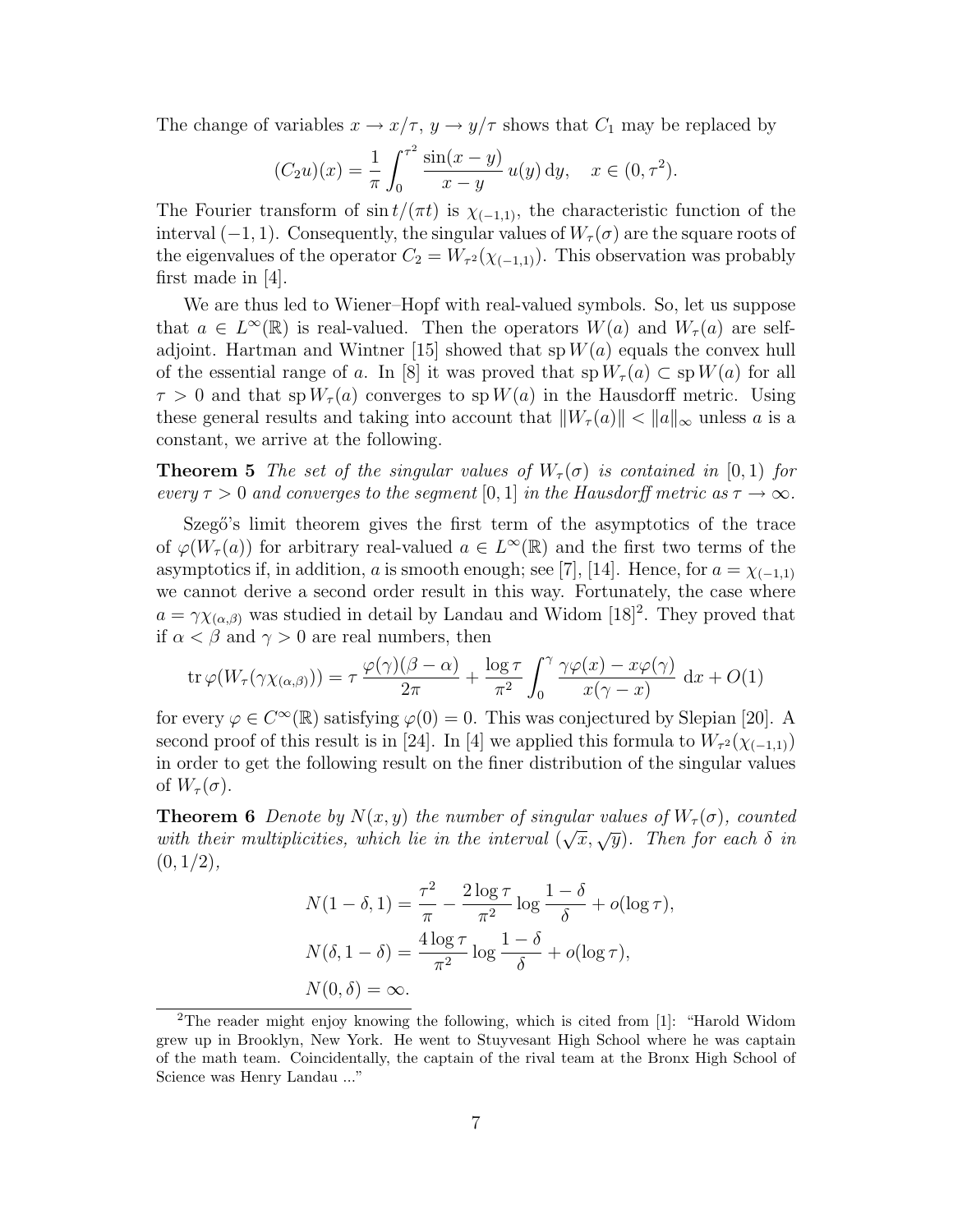Thus, although, by Theorem 5, the singular values fill [0, 1] densely as  $\tau$  goes to ∞, the overwhelming majority of them are concentrated extremely close to the endpoints of the segment.

## 5 Complex wave numbers

Let us assume that the wave number  $k$  lies in the lower complex half-plane,  $k = k_0 - i\varepsilon$  with  $k_0 = 1/\lambda$  and  $\varepsilon > 0$ . This assumption may not be of great interest in maser and laser theory, but it might be satisfied in problems of acoustics and, more importantly, it makes the problem nicely accessible to Wiener–Hopf theory.

Replacing k by  $k_0 - i\varepsilon$  in (2) and proceeding as in Section 1, the operator (3) now becomes

$$
(A_{2,\varepsilon}u)(x) = \frac{a e^{i\pi/4} e^{-ikb}}{\sqrt{\lambda b}} \int_{-1}^{1} e^{-i(k_0 a^2/2b)(x-y)^2} e^{-(\varepsilon a^2/2b)(x-y)^2} u(y) dy, \tag{7}
$$

and letting  $\omega = k_0 a^2/(2b)$  and  $\tau = 2\sqrt{\omega}$ , we get the operator

$$
(F_{\omega,\varepsilon}u)(x) = \frac{1}{\sqrt{\pi i}} \int_0^\tau e^{i(x-y)^2} e^{-(\varepsilon/k_0)(x-y)^2} u(y) dy, \quad x \in (0,\tau)
$$
 (8)

in place of the operator (4). Here  $\tau$  is a large number. The spectrum of (7) is what we are looking for, and this spectrum is  $\sqrt{2\pi} e^{-ik_0 b} e^{-\varepsilon b}$  times the complex conjugates of the points in the spectrum of  $F_{\omega,\varepsilon}$ . The Fourier transform of  $(1/\sqrt{\pi i})e^{it^2}e^{-(\epsilon/k_0)t^2}$  is

$$
\sigma_{\varepsilon/k_0}(\xi) = \frac{1}{\sqrt{1 + i\varepsilon/k_0}} \exp\left(-\frac{(\varepsilon/k_0)\xi^2}{4(1 + \varepsilon^2/k_0^2)}\right) \exp\left(-i\frac{\xi^2}{4(1 + \varepsilon^2/k_0^2)}\right)
$$

and hence we may write  $F_{\omega,\varepsilon} = W_{\tau}(\sigma_{\varepsilon/k_0})$ . Obviously, for  $\varepsilon = 0$ , the symbol  $\sigma_{\varepsilon/k_0}$  coincides with  $\sigma$ . The function  $\sigma$  is in  $L^{\infty}(\mathbb{R})$  but not in  $L^1(\mathbb{R})$ , neither it is continuous on the one-point compactification  $\mathbb R$  of  $\mathbb R$ , which causes a great deal of problems in employing Wiener-Hopf theory. In contrast to this,  $\sigma_{\varepsilon/k_0}$  is in  $L^1(\mathbb{R}) \cap C(\dot{\mathbb{R}})$ , which facilitates matters significantly.

The kernels of the operators (4) and (8) are complex-symmetric, which implies that the symbol, i.e. the Fourier transform of the kernel function, is even. Note that if a is even,  $a(\xi) = a(-\xi)$  for  $\xi \in \mathbb{R}$ , then we may think of the essential range  $\mathcal{R}(a)$  of a as a curve which is traced out by  $a(\xi)$  from  $a(\infty)$  to  $a(0)$  as  $\xi$  moves from  $-\infty$  to 0 and then backwards from  $a(0)$  to  $a(\infty)$  as  $\xi$  moves further from 0 to  $+\infty$ . Complex-symmetric Toeplitz matrices and Wiener–Hopf operators with complexsymmetric kernels have certain peculiarities. The following was established in [4] and is the continuous analogue of results by Tilli [21] and Widom [25]. Namely, let  $a \in L^1(\mathbb{R}) \cap C(\mathbb{R})$ , suppose a is even, and assume also that the essential range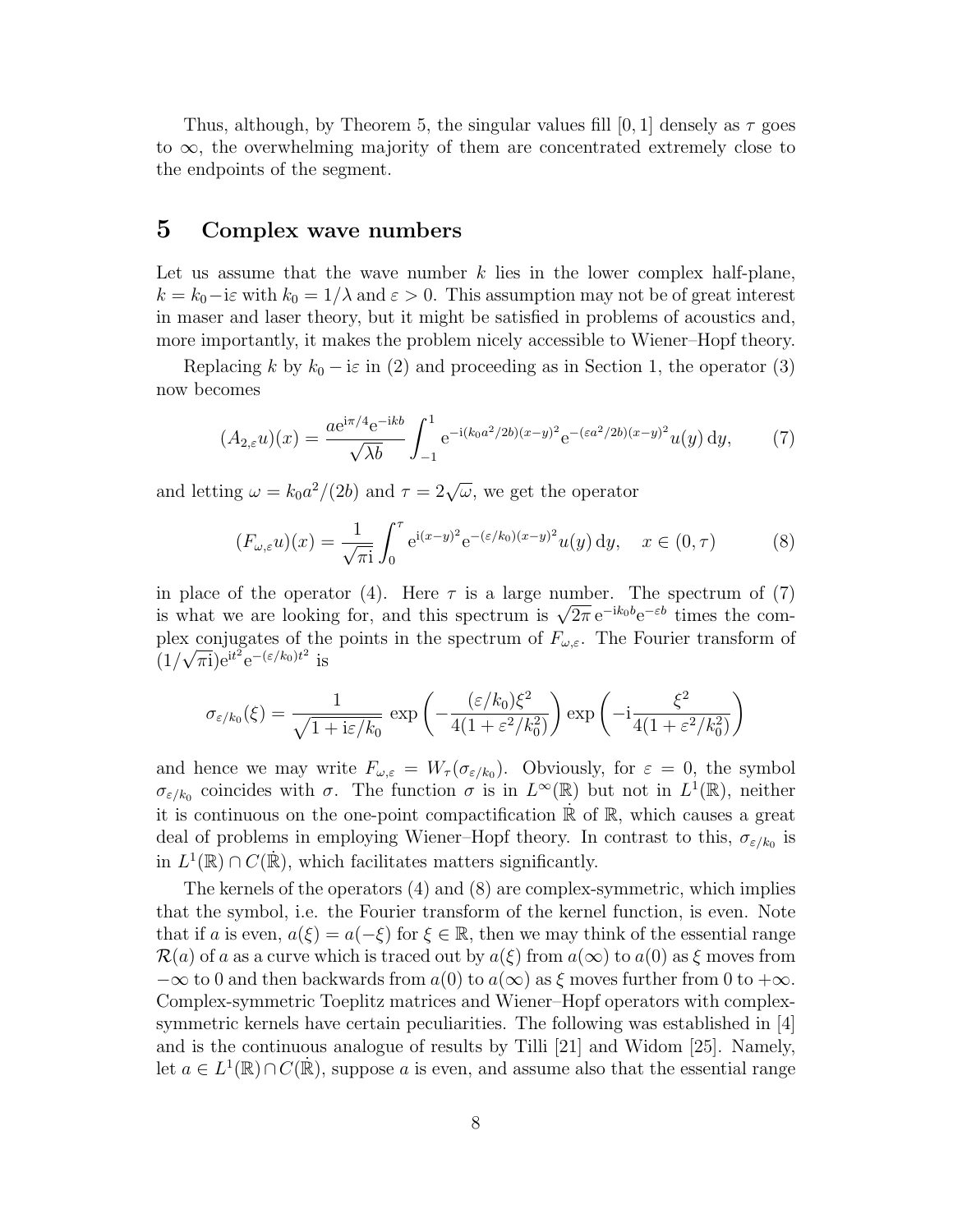$\mathcal{R}(a)$  of a does not contain interior points. The last assumption is always satisfied if a has some minimal smoothness. Then the spectrum of  $W_\tau(a)$  converges to  $\mathcal{R}(a)$ in the Hausdorff metric. Secondly, if  $\varphi : \mathbb{C} \to \mathbb{C}$  is any continuous function such that  $\varphi(z)/z$  converges to a finite limit as  $z \to 0$ , then

$$
\sum_{n} \varphi(\mu_n(W_\tau(a))) = \frac{\tau}{2\pi} \int_{-\infty}^{\infty} \varphi(a(\xi)) d\xi + o(\tau).
$$

Applying these two general results to  $a = \sigma_{\epsilon/k_0}$ , we obtain the following two theorems from [4].

**Theorem 7** As  $\tau \to \infty$ , the spectrum of  $W_{\tau}(\sigma_{\varepsilon/k_0})$  converges in the Hausdorff metric to the logarithmic spiral

$$
\mathcal{R}(\sigma_{\varepsilon/k_0}) = \left\{ z \in \mathbb{C} : z = \frac{1}{\sqrt{1 + i\varepsilon/k_0}} e^{-(i+\varepsilon/k_0)\theta} \text{ for some } \theta \in [0,\infty] \right\}.
$$

**Theorem 8** The number of eigenvalues of  $W_{\tau}(\sigma_{\varepsilon/k_0})$  which lie close to the piece of the logarithmic spiral of the previous theorem given by  $\theta \in (0, \theta_0)$  is

$$
\frac{2\tau}{\pi}\sqrt{(1+\varepsilon^2/k^2)\theta_0} + o(\tau).
$$

Note that we are not able to prove something like these two theorems for  $W_{\tau}(\sigma)$  because  $\sigma$  is neither in  $L^1(\mathbb{R})$  nor in  $C(\dot{\mathbb{R}})$ .

## 6 Pseudospectrum

Fix  $\varepsilon > 0$ . The  $\varepsilon$ -pseudospectrum sp<sub> $\varepsilon$ </sub>B of a bounded linear operator B on some complex Hilbert space is the set of all  $\mu \in \mathbb{C}$  for which  $\|(B - \mu I)^{-1}\| \geq 1/\varepsilon$ . The spectrum of B is considered to be a subset of  $sp_{\varepsilon}B$ . If B is a normal operator, then  $\text{sp}_{\varepsilon}B$  is simply the closed  $\varepsilon$ -neigbourhood of sp B. However, for non-normal operators this is in general no longer the case, and for such operators the pseudospectrum is in many instances of even greater use than the spectrum [22]. The notion of the psedospectrum was independently invented several times [22], and one of these inventions was made by Landau [17] when studying the Fox–Li operator. We first state a simple result from [5].

**Theorem 9** Given  $\varepsilon > 0$ , there is a  $\tau_0 > 0$  such that  $\text{sp}_\varepsilon W_\tau(\sigma) \supset \overline{\mathbb{D}}$  for  $\tau > \tau_0$ .

This theorem may be restated as follows. Given  $\varepsilon > 0$  and  $\mu \in \mathbb{D}$ , there is a  $\tau_0 > 0$  such that for every  $\tau > \tau_0$  we can find  $u_\tau \in L^2(0, \tau)$  satisfying  $||u_\tau|| = 1$ and  $||W_{\tau}(\sigma)u_{\tau} - \mu u_{\tau}|| \leq \varepsilon$ . The following theorem is Landau's [17]. He takes  $\mu$ from the unit circle  $T$  and is able to say much more in this case.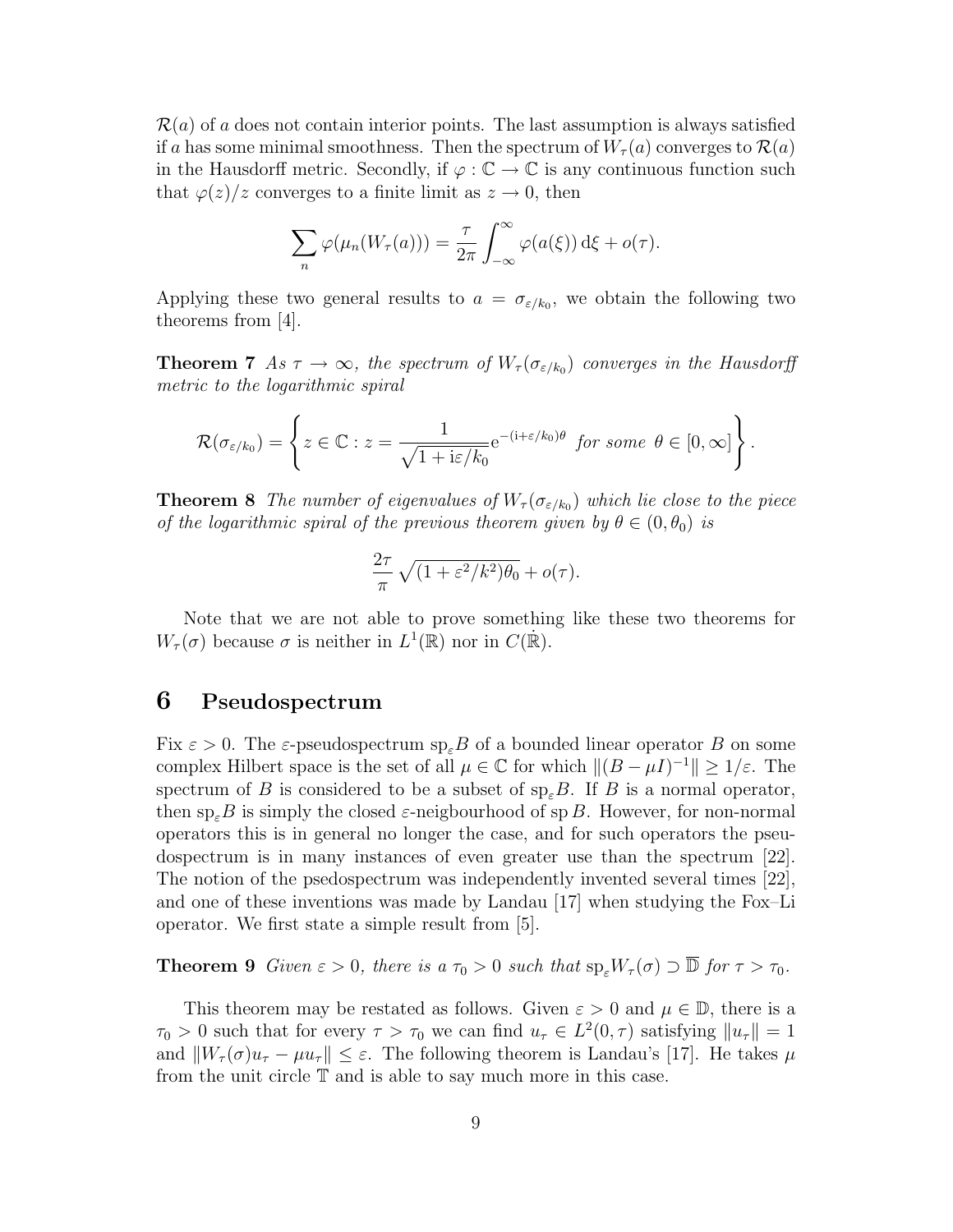**Theorem 10** Given  $\varepsilon > 0$ ,  $\mu \in \mathbb{T}$ , and  $C > 0$ , there exists a  $\tau_0 > 0$  such that for every  $\tau > \tau_0$  there are at least  $C\tau$  functions  $u_{\tau,n}$  which form an orthonormal system in  $L^2(0, \tau)$  and satisfy  $||W_\tau(\sigma)u_{\tau,n} - \mu u_{\tau,n}|| \leq \varepsilon$ . Moreover, if  $\mu_1$  and  $\mu_2$ are distinct points on  $\mathbb{T}$ , then these functions corresponding to  $\mu_1$  and  $\mu_2$  can be chosen to be mutually orthogonal.

Landau [17] writes that this theorem "shows that for large Fresnel number  $\omega$  the laser cannot be expected to settle to a single mode." Physical features of the pseudospectrum of the Fox–Li operator are also discussed in the work by Sir Michael Berry and his co-workers; see, e.g., [2], [3].

## 7 Challenges

So what are the big open problems for the Fox–Li operator we are, all progress notwithstanding, left with? Here are a few of them. (a) Determine the absolute value of the outmost or better of the outmost and next eigenvalues. (b) Prove that the eigenvalues cluster, in some sense, along a spiral. (c) Prove that this spiral migrates towards the unit circle as  $\tau \to \infty$ . (d) Determine the shape of the spiral. Is it as conjectured by Vainshtein (6), is it related to theta-three as tabled in [4], or is it something completely different? (e) Describe the density of the eigenvalue distribution along the spiral. (f) Determine the eigenfunctions: numerical indications in [10] are that the eigenfunctions corresponding to leading eigenvalues are trigonometric functions superimposed with low-amplitude rapid oscillation, while for small eigenvalues the eigenfunctions are wave packets.

These questions are of course also of interest for the operator with the original kernel function (2).

We should emphasize that, with the exception of problems (d) and (e), these questions have all been solved numerically. Approaching the Fox–Li operator numerically is not a triviality, since this involves working with highly oscillatory integrals. That Cochran and Hinds [12] were able to show us the spirals as early as 1974 must in this light be appreciated as an admirable feat. Since then numerical methods for highly oscillatory integral equations have been elaborated by many mathematicians, and by now the apparatus is well developed to overcome nearly all subtleties caused by high frequencies. We refer to the recent papers [9], [10] and the references therein for more on the computational mathematics for the Fox–Li and related operators.

Finally, we repeat that two peculiarities of the Fox–Li operator are that its kernel is complex-symmetric and that it depends only on the difference of the arguments. To gain deeper insight into the Fox–Li operator it seems therefore reasonable first to attain greater command of simpler operators with such kernels. In [6], we accordingly considered Wiener–Hopf operators with even and rational symbols. These are given by (5) where  $\rho(t)$  is a finite sum of terms of the form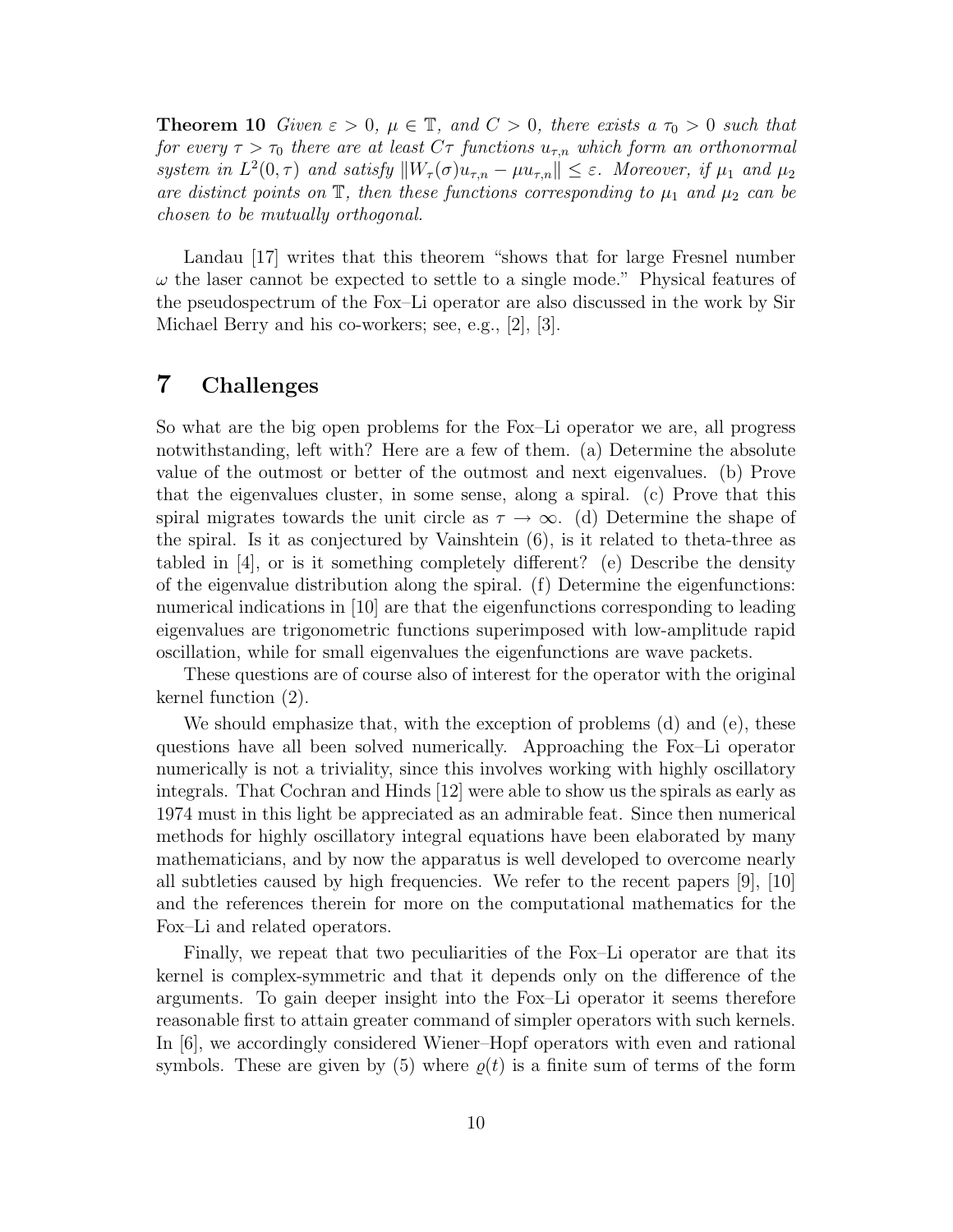$p_n(|t|)e^{-\gamma_n|t|}$  with polynomials  $p_n$  and complex numbers  $\gamma_n$  such that  $\text{Re }\gamma_n > 0$ . The symbol  $a = \hat{\varrho}$  is an even and rational function in  $L^1(\mathbb{R}) \cap C(\mathbb{R})$ . Hence, by what was outlined in Section 5,  $sp W_\tau(a)$  converges to the curve  $\mathcal{R}(a)$  formed by the range of a in the Hausdorff metric. However, in the case at hand we can say more. There are explicit formulae for the Fredholm determinants of Wiener–Hopf operators with rational symbols. Given  $a$  and under additional technical assumptions, we used these formulae to construct a certain function  $b:(0,\infty)\to\mathbb{C}$  and to prove that there is a numbering  $\{\mu_n\}_{n=1}^{\infty}$  of the eigenvalues of  $W_\tau(a)$  such that, with  $\xi_n := n\pi/\tau$ ,

$$
\mu_n = a(\xi_n) + \frac{1}{2\tau} a'(\xi_n) \arg b(\xi_n) - \frac{i}{2\tau} a'(\xi_n) \log |b(\xi_n)| + O(1/\tau^2).
$$

Note that the tangent to  $\mathcal{R}(a)$  through  $a(\xi_n)$  has the parametric representation  $\mu = a(\xi_n) + a'(\xi_n)t, t \in \mathbb{R}$ , and increasing values of the parameter t provide the tangent with an orientation. The point  $a(\xi_n) + (1/2\tau)a'(\xi_n)$  arg  $b(\xi_n)$  lies on this tangent. It follows that, up to the  $O(1/\tau^2)$  term, the eigenvalue  $\mu_n$  is located on the right of the tangent if  $|b(\xi_n)| > 1$ , while it is on the left of the tangent if  $|b(\xi_n)| < 1$ . Furthermore, the eigenfunctions for an eigenvalue  $\mu_n$  are shown to be linear combinations of  $e^{iz_jx}$  where  $z_j \in \mathbb{C}$  ranges over the finite set of solutions of the algebraic equation  $a(z) = \mu_n$ .

# References

- [1] E. L. Basor and E. M. Landesman, Biography of H. Widom. Oper. Theory Adv. Appl. 71 (1994), ix–xi.
- [2] M. Berry, Mode degeneracies and the Petermann excess-noise factor for unstable lasers. J. Modern Optics 50 (2003), 63–81.
- [3] M. Berry, C. Storm, and W. van Saarlos, Theory of unstable laser modes: edge waves and fractality. Optics Comm. 197 (2001), 393–402.
- [4] A. Böttcher, H. Brunner, A. Iserles, and S. Nørsett, On the singular values and eigenvalues of the Fox–Li and related operators. New York J. Math.  $16$  $(2010), 539-561.$
- [5] A. Böttcher, S. Grudsky, D. Huybrechs, and A. Iserles, *First-order trace* formulas for the iterates of the Fox–Li operator. Oper. Theory Adv. Appl., to appear.
- [6] A. Böttcher, S. Grudsky, and A. Iserles, Spectral theory of large Wiener–Hopf operators with complex-symmetric kernels and rational symbols. Math. Proc. Cambridge Philos. Soc., to appear.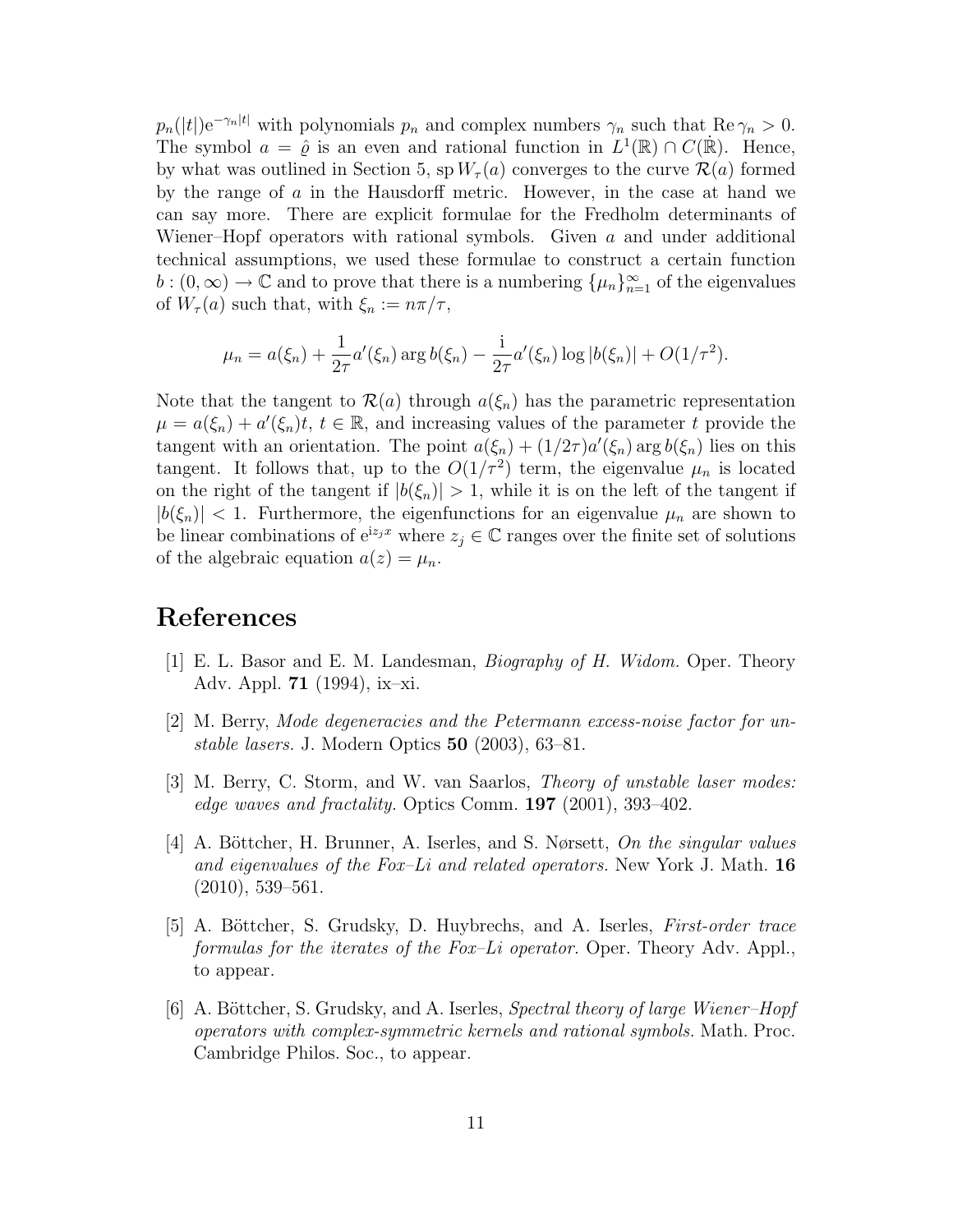- [7] A. Böttcher and B. Silbermann, Analysis of Toeplitz Operators. 2nd edition, Springer-Verlag, Berlin, Heidelberg, New York, 2006.
- [8] A. Böttcher and H. Widom, Two remarks on spectral approximations for Wiener–Hopf operators. J. Integral Equations Appl. 6 (1994), 31–36.
- [9] H. Brunner, A. Iserles, and S. P. Nørsett, The spectral problem for a class of highly oscillatory Fredholm integral equations. IMA J. Num. Anal. 30 (2010), 108-130.
- [10] H. Brunner, A. Iserles, and S. P. Nørsett, The computation of the spectra of highly oscillatory Fredholm integral operators. J. Integral Equations Appl., to appear.
- [11] J. A. Cochran, The existence of eigenvalues for the integral equations of laser theory. Bell System Tech. J. 44 (1965), 89–110.
- [12] J. A. Cochran and E. W. Hinds, Eigensystems associated with the complexsymmetric kernels of laser theory. SIAM J. Appl. Math.  $26$  (1974), 776–786.
- [13] A. G. Fox and T. Li, Resonance modes in a maser interferometer. Bell System Tech. J. 40 (1961), 453–488.
- [14] U. Grenander and G. Szegő, *Toeplitz Forms and Their Applications*. University of California Press, Berkeley and Los Angeles, 1958.
- [15] P. Hartman and A. Wintner, The spectra of Toeplitz's matrix. Amer. J. Math. 76 (1954), 867–882.
- [16] H. Hochstadt, On the eigenvalues of a class of integral equations arising in *laser theory.* SIAM Review  $8$  (1966), 62–65.
- [17] H. Landau, The notion of approximate eigenvalues applied to an integral equation of laser theory. Quart. Appl. Math.  $35$  (1977/78), 165–172.
- [18] H. Landau and H. Widom, Eigenvalue distribution of time and frequency limiting. J. Math. Analysis Appl. 77 (1980), 469–481.
- [19] D. J. Newman and S. P. Morgan, Existence of eigenvalues of a class of integral equations arising in laser theory. Bell System Tech. J. 43 (1964), 113–126.
- [20] D. Slepian, Some asymptotic expansions for prolate spheroidal wave functions. J. Math. Phys. 44 (1965), 99-140.
- [21] P. Tilli, Some results on complex Toeplitz eigenvalues. J. Math. Anal. Appl. 239 (1999), 390–401.